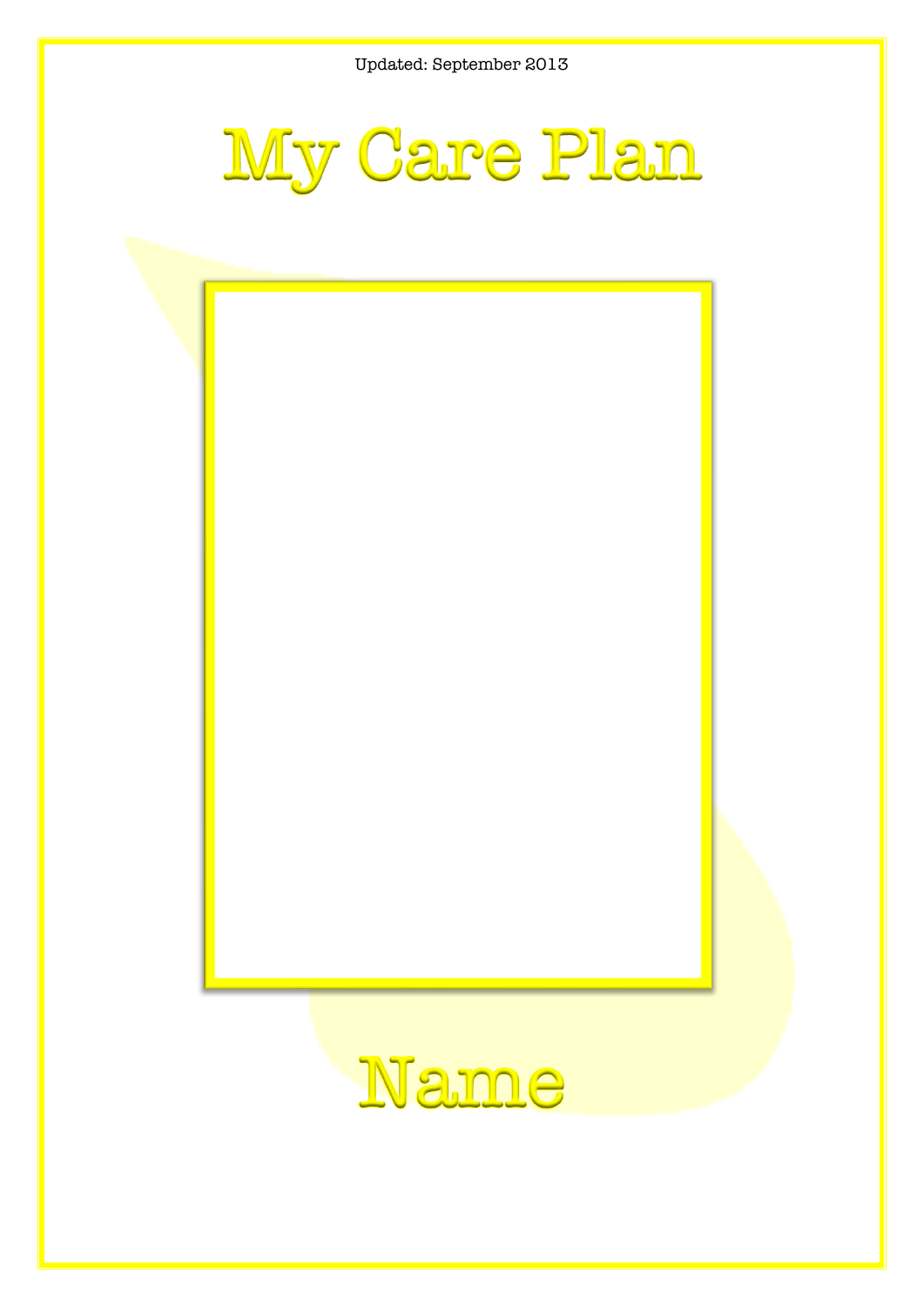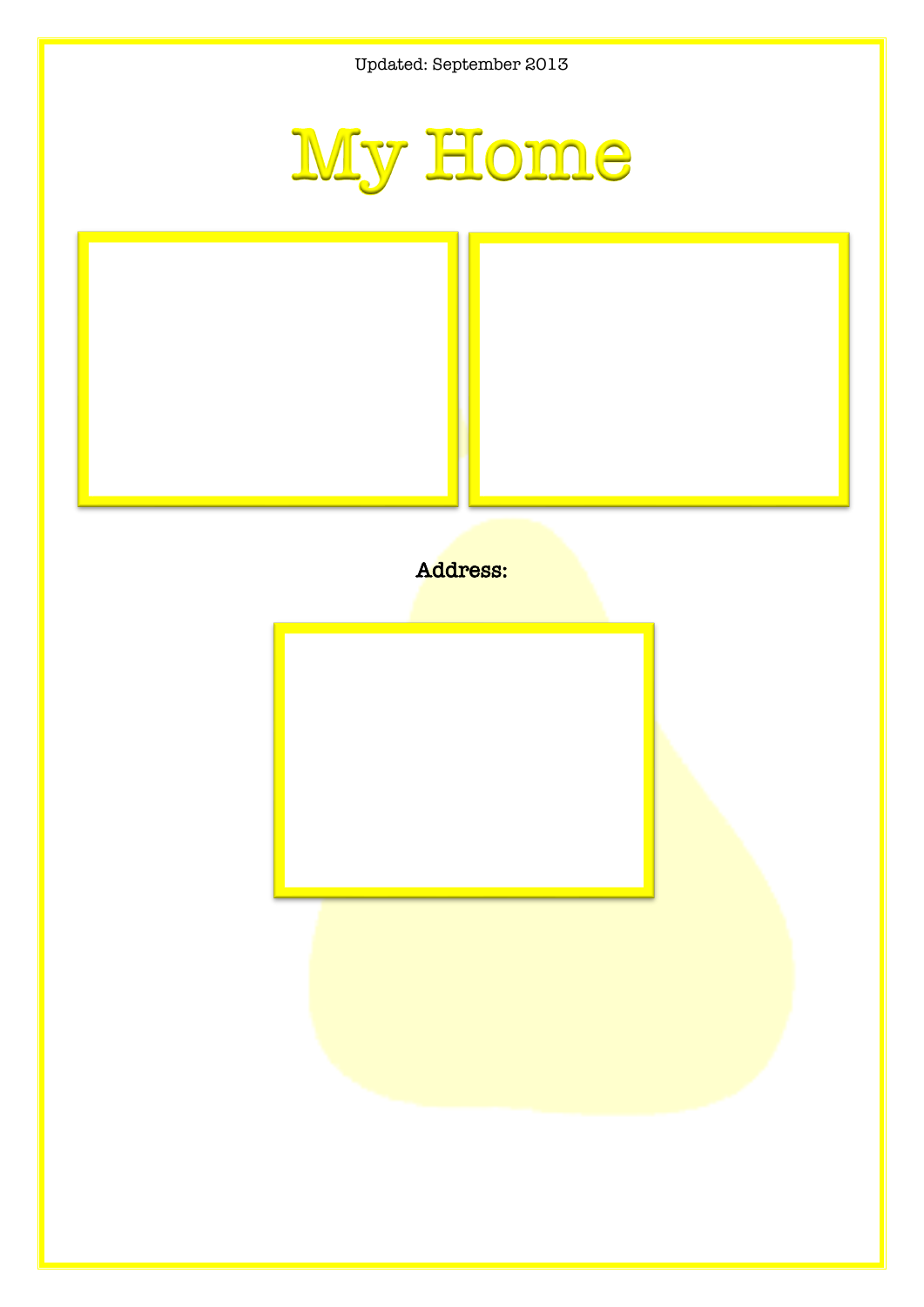

All young people are encouraged to become fit and healthy.

You will develop a routine to keep you fit and active and to manage your own hygiene.

If you are poorly or have any problems with your health you will be taken to see a health professional like a doctor or dentist.

Your dentist is:

Your next appointment is:

Your doctor is:

Anytime you need you can go to the doctors, just let us know!!!

Your optician is:

Your next appointment is:

Our aim for the next month is for you to:

✓ ✓ ✓ ✓ ✓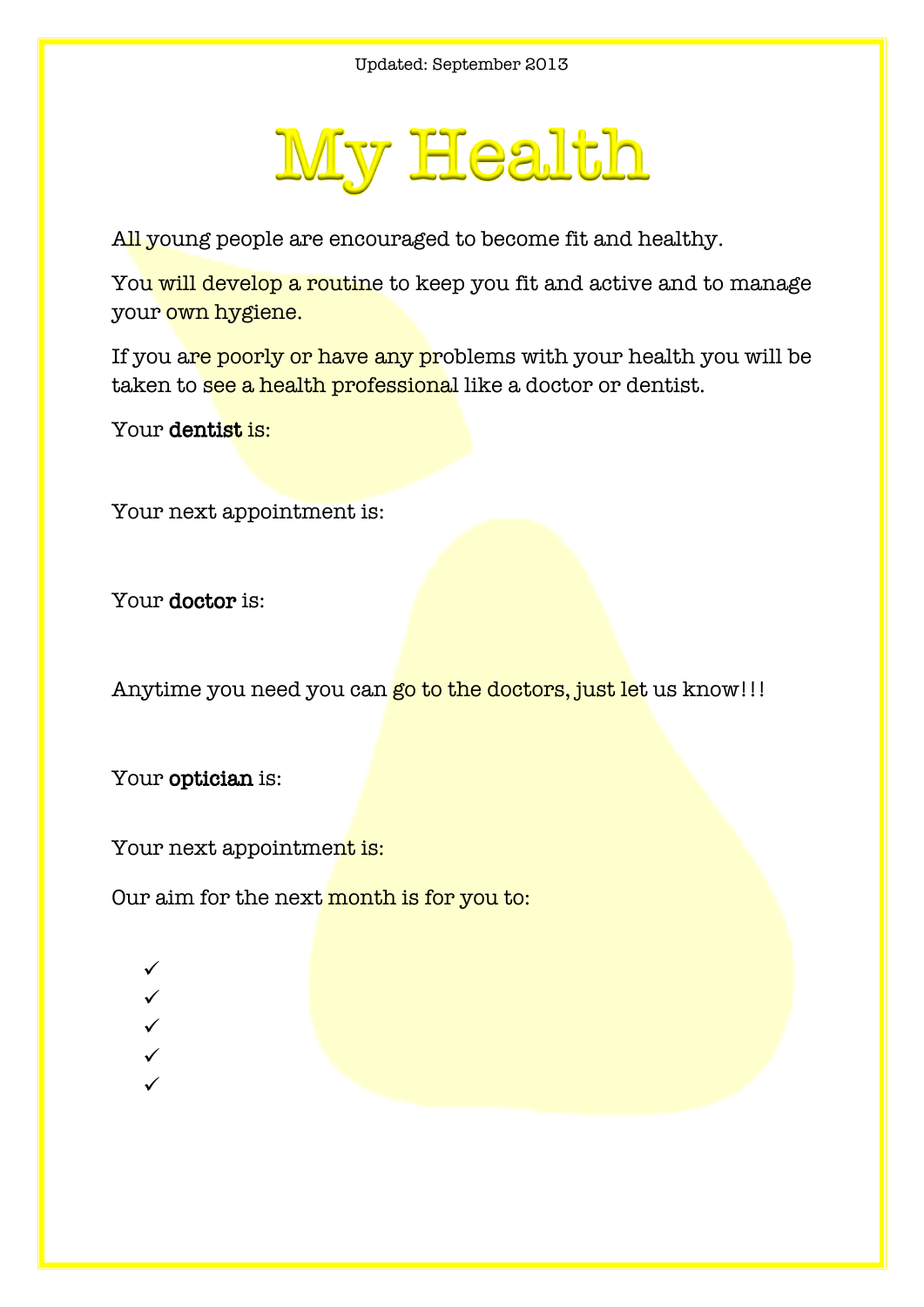#### Values

Your bedroom is your space so we want you to take care of it and make it comfortable and we hope you will make your room your own personal space. If you need help tidying up sometimes let us know, we're happy to help.

On a morning before you leave for school you should:

- Open your curtains
- Make your bed
- Tidy your floor/put everything away



Each \*\*\*\*\*\*\* evening, we will help and advise you to:

- Vacuum your room
- Dust and polish
- Tidy your clothes away
- And clean your bathroom and towels

If you'd like some posters and pictures to put up in your room then you can choose some, we want you to enjoy your own space**.**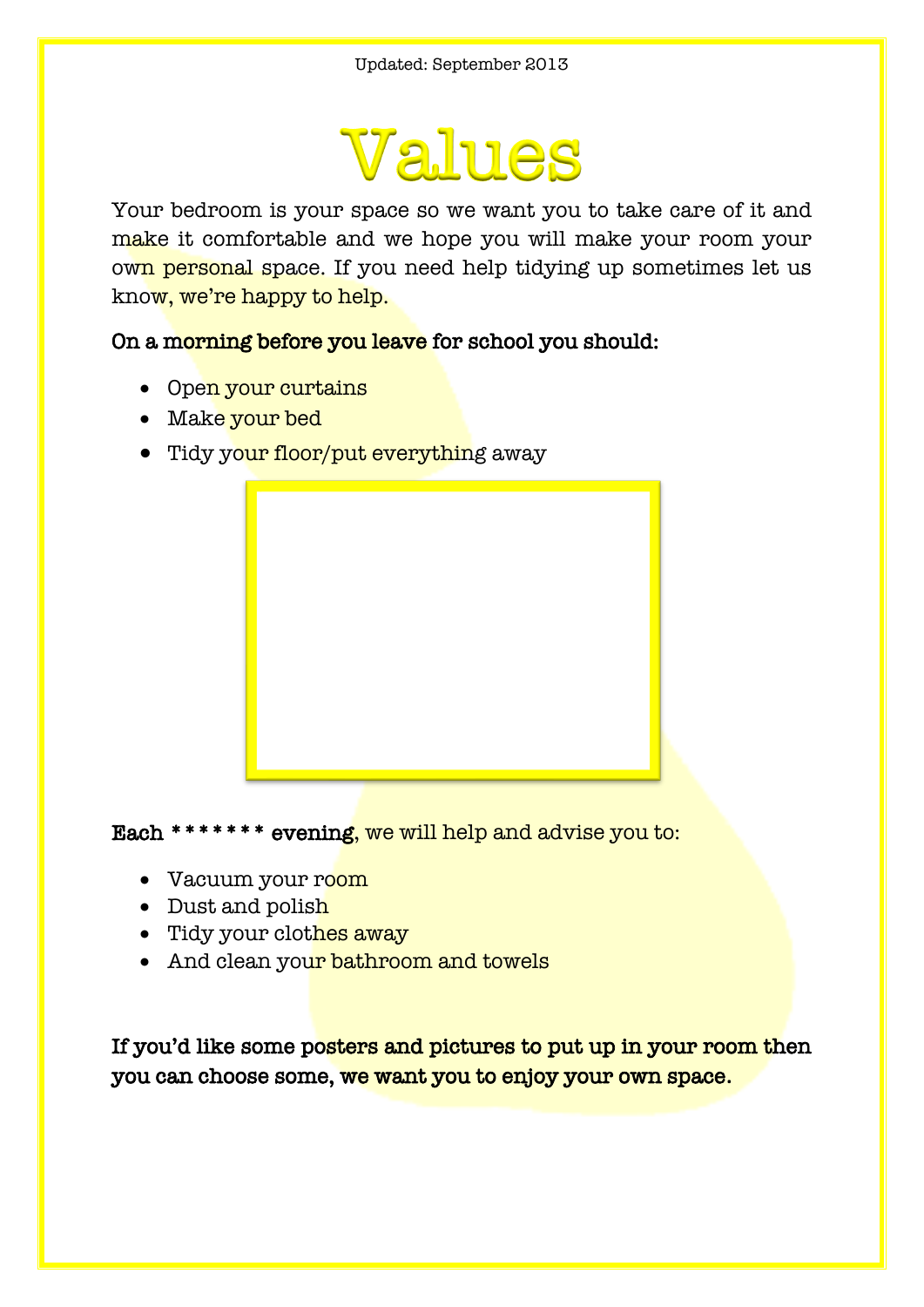Updated: September 2013



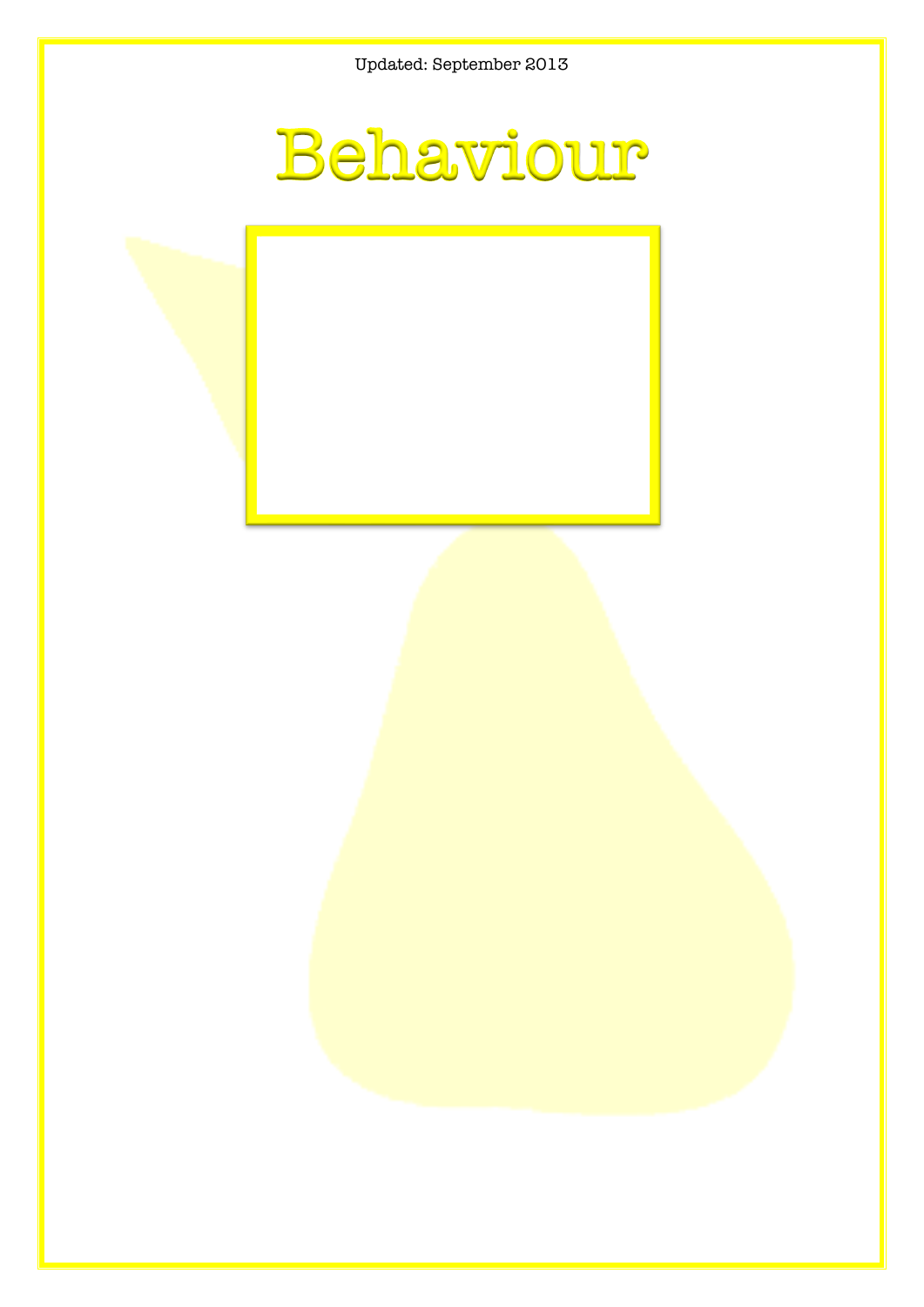## Holidays and Activities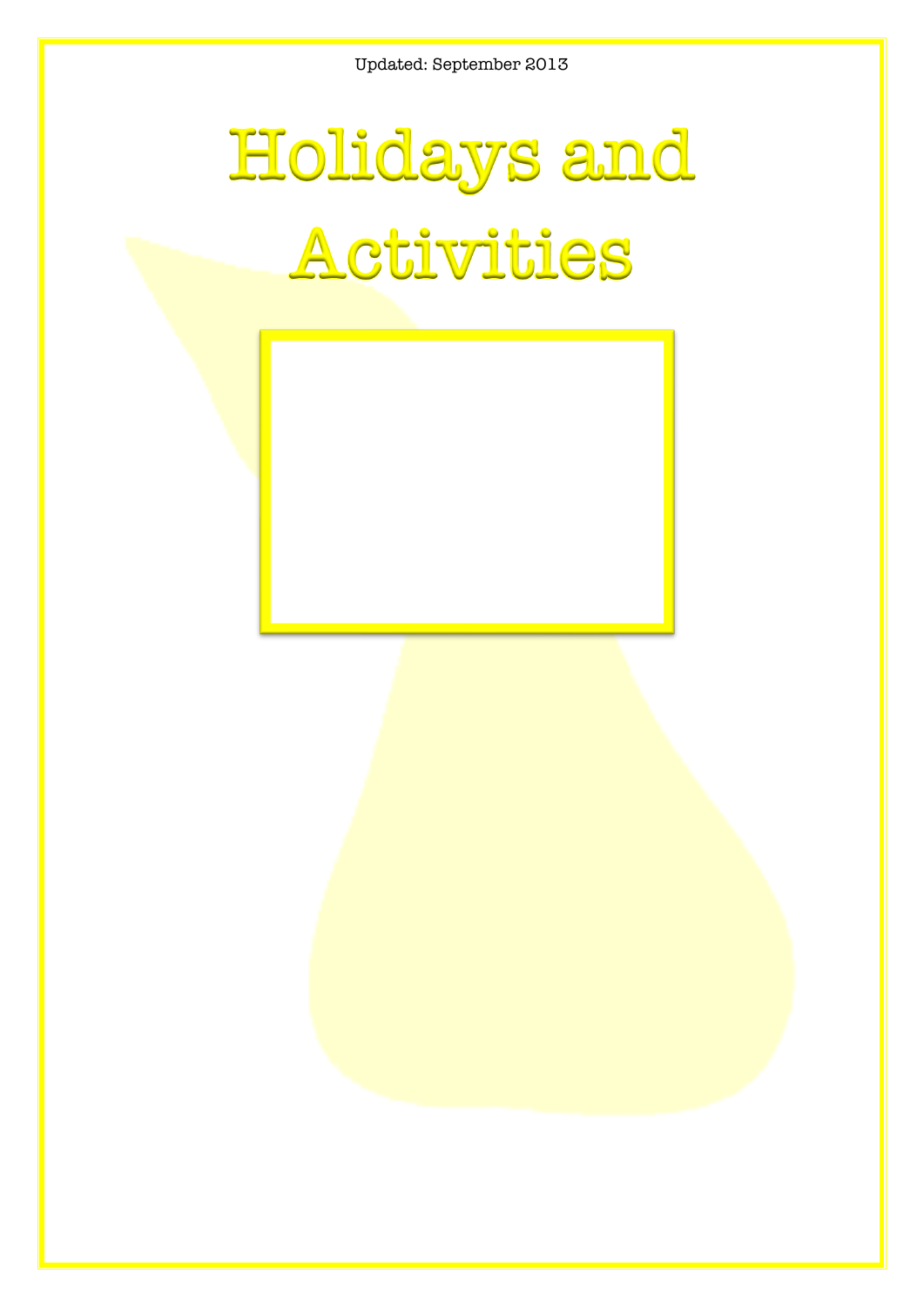

#### Important Numbers to remember:

Social Worker:

IRO:

David Bartlett: 07801 595 803

House Manager:

Family: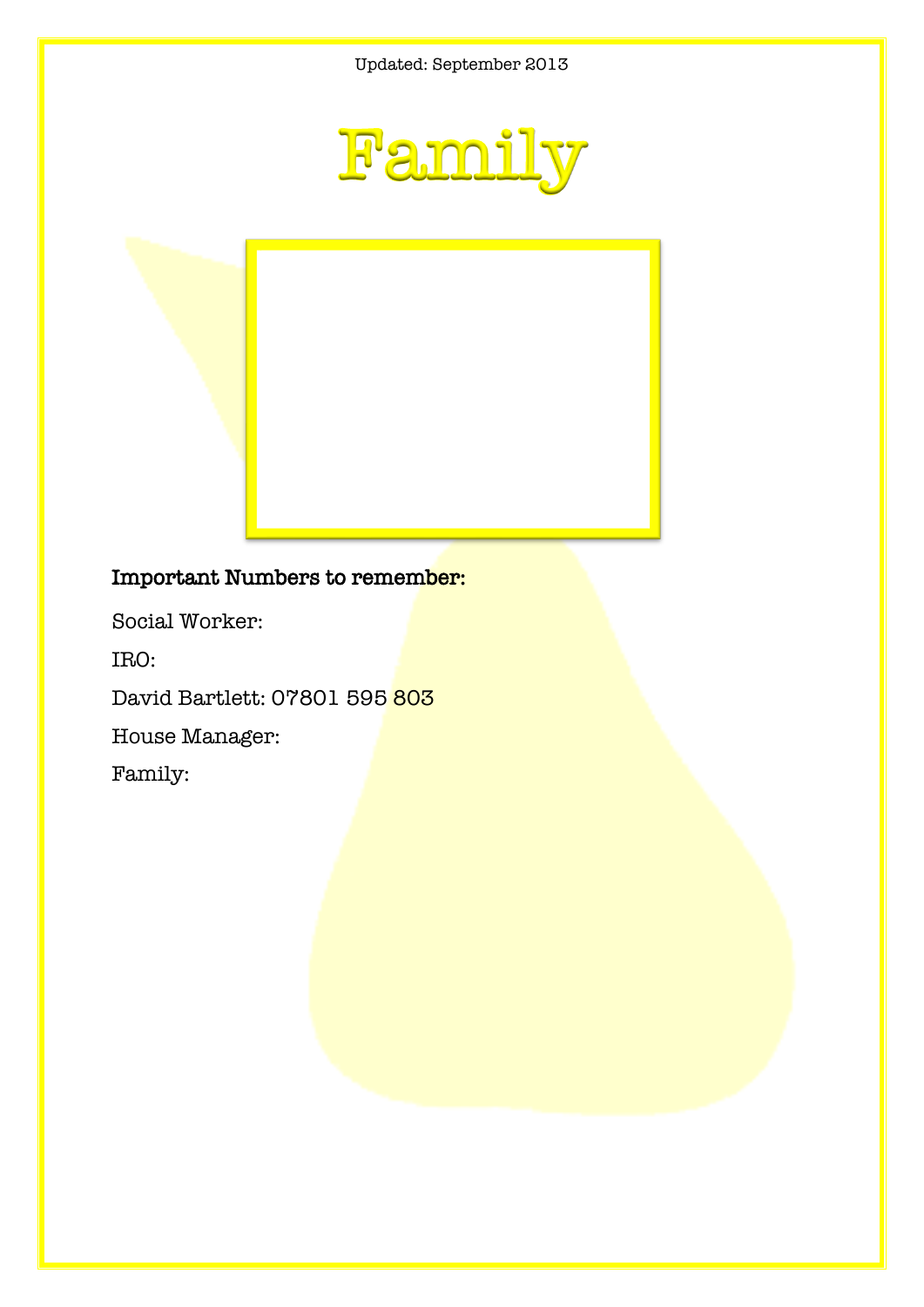### Daily Routine

Morning

Evening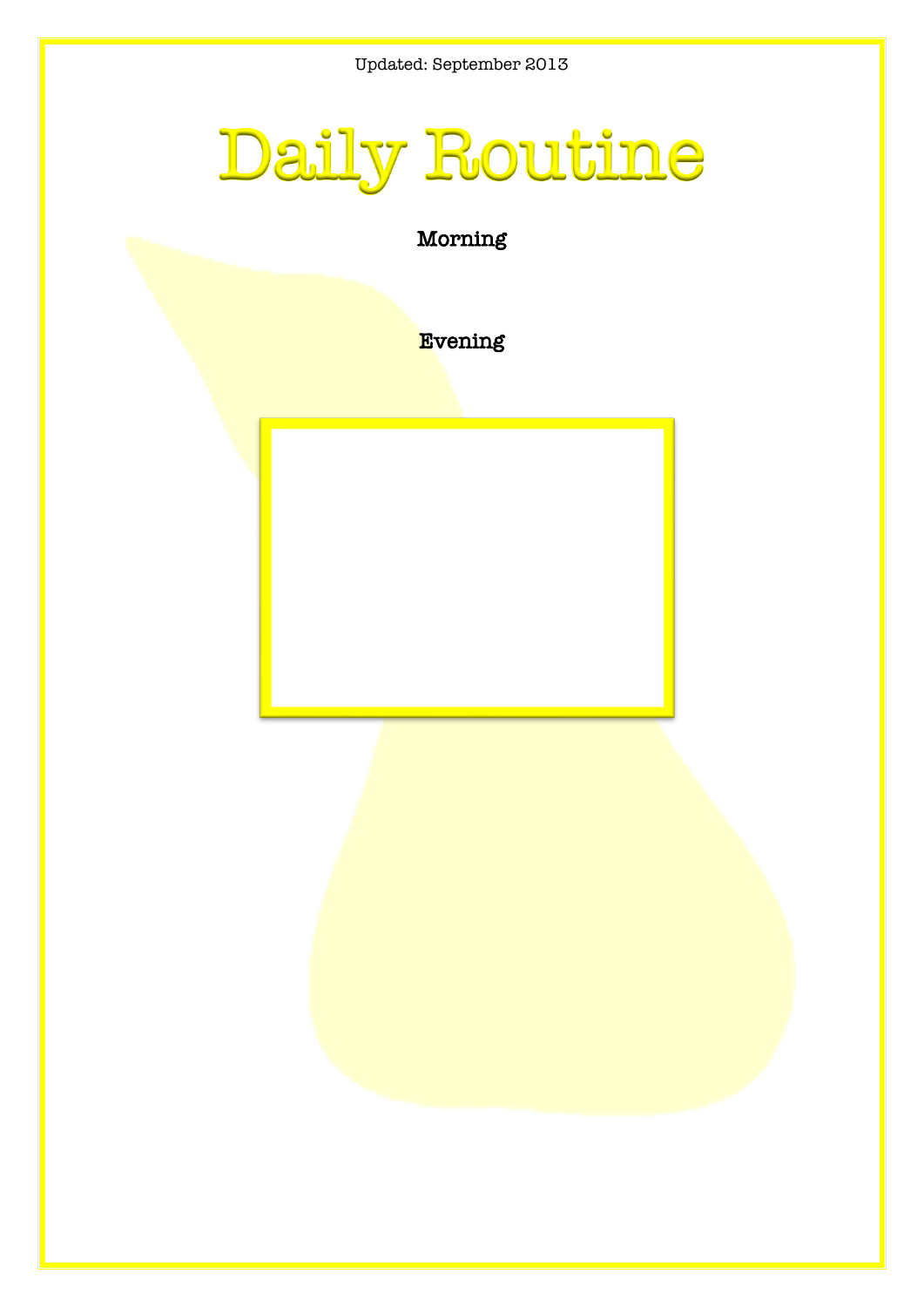## Last Month's Achievements

Here are a few of your best bits:

•

But, most of all, we are very pleased with you because...

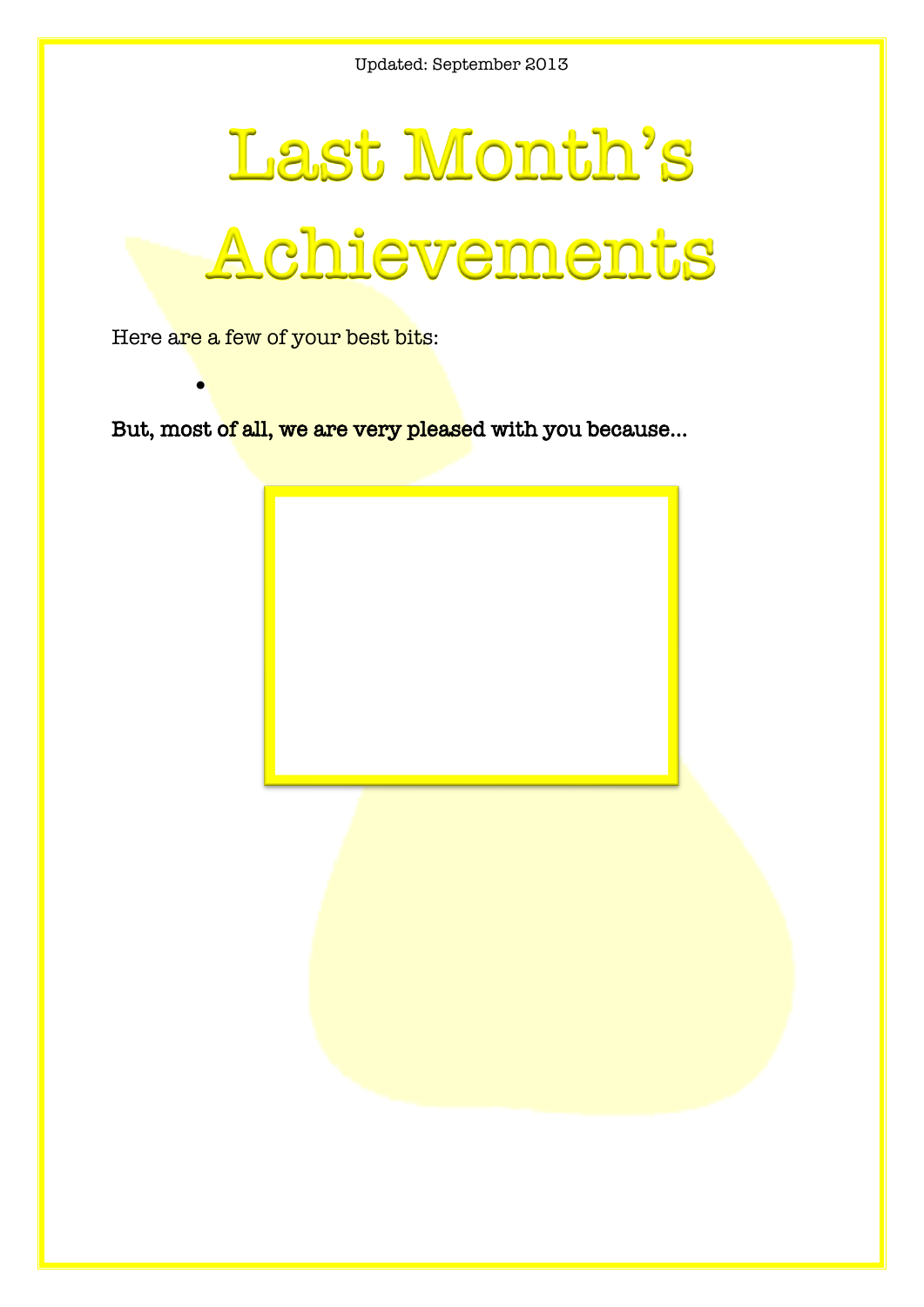# Let's just go over your targets for this month

•